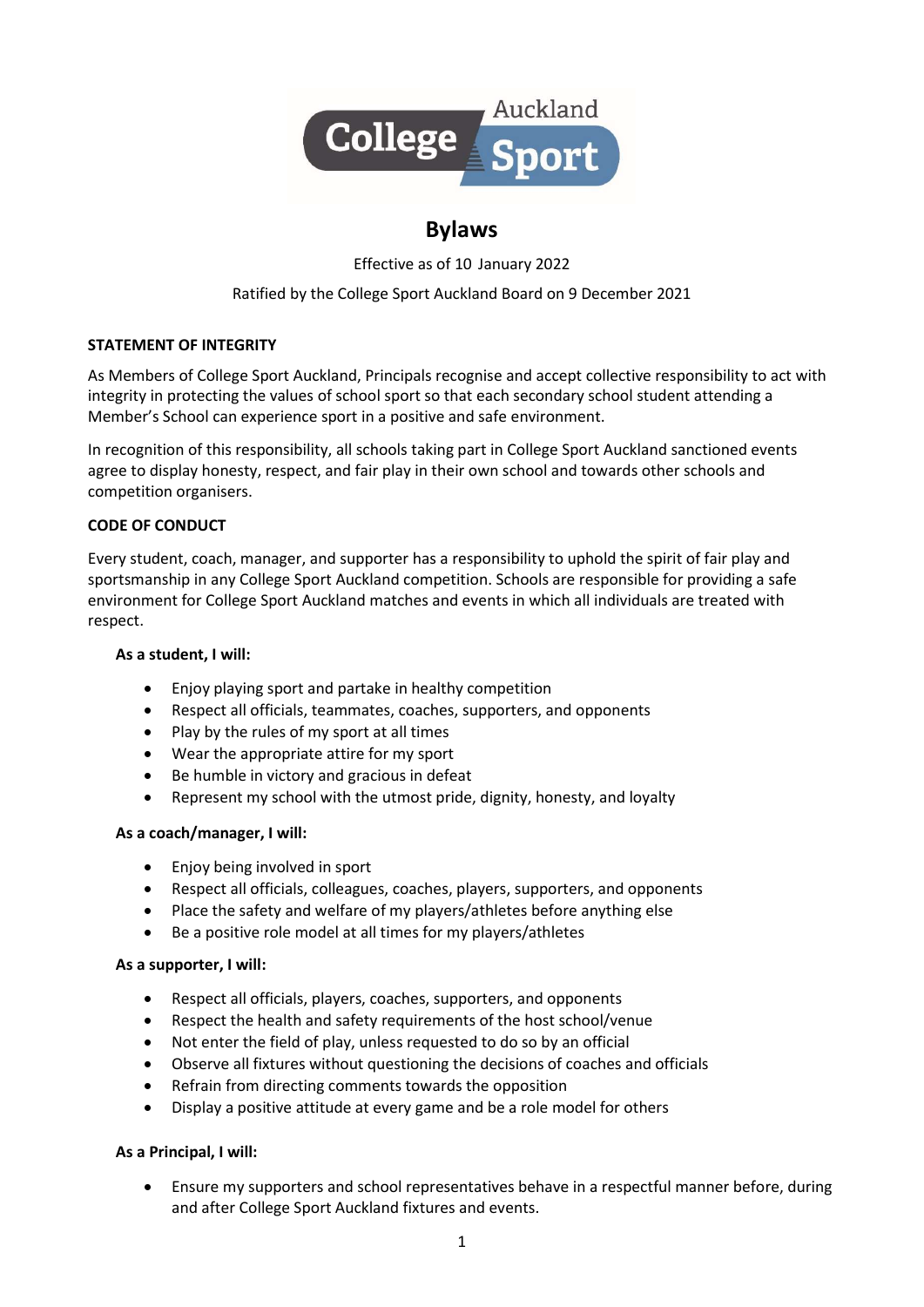# 1 STATUS

1.1 These Bylaws are made under the Rules of College Sport Auckland. Unless otherwise stated they apply to all College Sport Auckland Competitions.

# 2 INTERPRETATION

- 2.1 In these Bylaws:
	- (a) "Enrol", "Enrolled", "Enrolment" occurs when attendance at the school commences and the student is first marked as present on the school roll.
	- (b) "Full-Time Student" means a student Enrolled at a Participating School and studying at least 80% of a programme that is part of the timetable provided by the school with a satisfactory attendance record. College Sport Auckland will consider applications from Principals for exemptions of year 13 students with Flexible Partnership Learning Agreements (3/2 dual enrolments) that are completing less than 80% of a course as offered by the school on a case by case basis. The school must supply a fully completed Ministry of Education template Flexible Partnership Learning Agreement and to be eligible for exemption consideration, the student must not be classified as New to School;
	- (c) "New to School" has the meaning given to it in Bylaw 5.3;
	- (d) "Non-Domestic Student" means a student who would not be classed as a domestic student by the Ministry of Education;
	- (e) "NSO" means the National Sporting Organisation associated with a particular sport;
	- (f) "Premier Sport" means a sport identified as premier in the Sanctioned Sport Schedule;
	- (g) "Premier Competition" means the College Sport Auckland Competition for a grade identified as premier in the Sanctioned Sport Schedule;
	- (h) "RSO" means the Regional Sporting Organisation associated with a particular sport;
	- (i) "Sanctioned Sport Schedule" means the document which identifies the status of each Sanctioned Sport. This may be amended by College Sport Auckland from time to time;
	- (j) "Sport Advisory Group" means a group made up of representatives from the relevant RSO and/or NSO and a sufficient number of representatives from Participating Schools to give advice to College Sport Auckland on the competition structure; and
	- (k) any capitalised term which is not defined in these Bylaws, but which is defined in the Rules, has the meaning given to it in the Rules.

# 3 SANCTIONED SPORTS

- 3.1 All Sanctioned Sports must:
	- (a) show positive evidence of the development of sport within the schools;
	- (b) adhere to the philosophy and objects of College Sport Auckland and comply with these Bylaws;
	- (c) have a Sport Advisory Group and/or opportunity for Participating Schools to provide feedback into the College Sport Auckland Competition structure;
	- (d) have competitions held in the school terms as defined by College Sport Auckland and a season and/or tournament structure that fits into the College Sport Auckland calendar. Dates and venues for events must be approved by College Sport Auckland;
	- (e) be available to all Participating Schools;
	- (f) demonstrate a system of discipline and penalties acceptable to College Sport Auckland;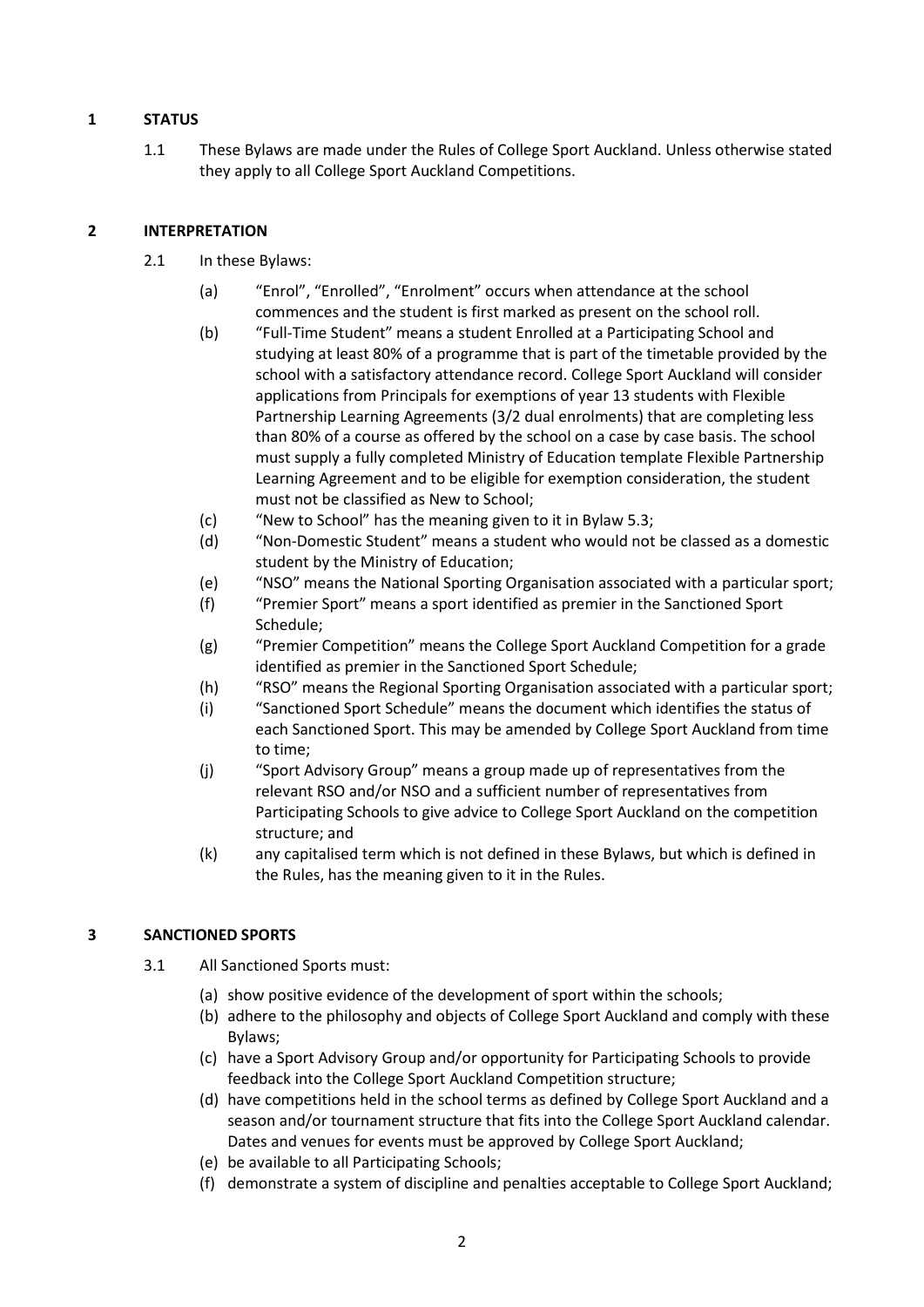- (g) submit health and safety plans to College Sport Auckland at least 3 weeks prior to the season/event;
- (h) have public liability insurance cover for the season/event;
- (i) be constituted, and have rules and/or a code of conduct acceptable to College Sport Auckland and updated copies of them shall be lodged with the College Sport Auckland.
- 3.2 All Sanctioned Sports shall be listed in the Sanctioned Sport Schedule.
- 3.3 Where College Sport Auckland does not have a partnership with an RSO/NSO in the delivery of a sanctioned sport, the overall jurisdiction of that sport is the responsibility of College Sport Auckland.
- 3.4 College Sport Auckland will set all competition entry fees in consultation with the RSO/NSO and/or Sport Advisory Groups.
- 3.5 Application to become a Sanctioned Sport shall first be made to College Sport Auckland. The CEO shall at his/her discretion determine annually whether a sport will be sanctioned.

### 4 GENERAL ELIGIBILITY

- 4.1 Participating Schools must ensure that their representatives in College Sport Auckland Competitions (individual or team) satisfy the eligibility requirements in these Bylaws.
- 4.2 A student must be Enrolled at and attending a Participating School as a Full-Time Student to be eligible to represent that Participating School in any College Sport Auckland Competition. A student may not participate in any College Sport Auckland Competition while he or she is suspended from school.
- 4.3 A student must be under the age of 19 years on January 1 of the year of competition to be eligible to participate in any College Sport Auckland Competition. If requested by College Sport Auckland, the student or the student's Participating School must provide a certified copy of the student's passport or birth certificate to College Sport Auckland. A student who does not produce such a certified copy within 48 hours of being requested to do so will be ineligible to participate in any College Sport Auckland Competition until such time as the certified copy is provided.
- 4.4 Participating Schools with more than one team in the same grade in any College Sport Auckland Competition cannot transfer players between these teams. Additional players must come from lower graded teams.
- 4.5 Participating Schools must ensure that their representatives in College Sport Auckland Competitions (individual or team) are fully vaccinated.
- 4.6 To be fully vaccinated a person must have received all of the doses of a COVID-19 vaccine or combination of COVID-19 vaccines, administered in accordance with the requirements specified for that vaccine or combination of vaccines, as set out in Schedule 3 of the COVID-19 Public Health Response (Vaccinations) Order 2021.<sup>1</sup>
- 4.7 In accordance with clause 9B of the COVID-19 Public Health Response (Vaccinations) Order 2021, exemptions may be provided by the Director-General of Health, on a case by case basis, where a medical practitioner or nurse practitioner applies, on a student's behalf, for a COVID-19 vaccination exemption. Where the Ministry of Health has provided an exemption, the CEO must sight and verify its authenticity before the student is eligible to represent their school.
- 4.8 Failure to ensure that representatives in College Sport Auckland Competitions (individual or team) are fully vaccinated may result in teams forfeiting a match or College Sport Auckland imposing other appropriate sanctions (as set out in Rule 19 of the College Sport Auckland Rules).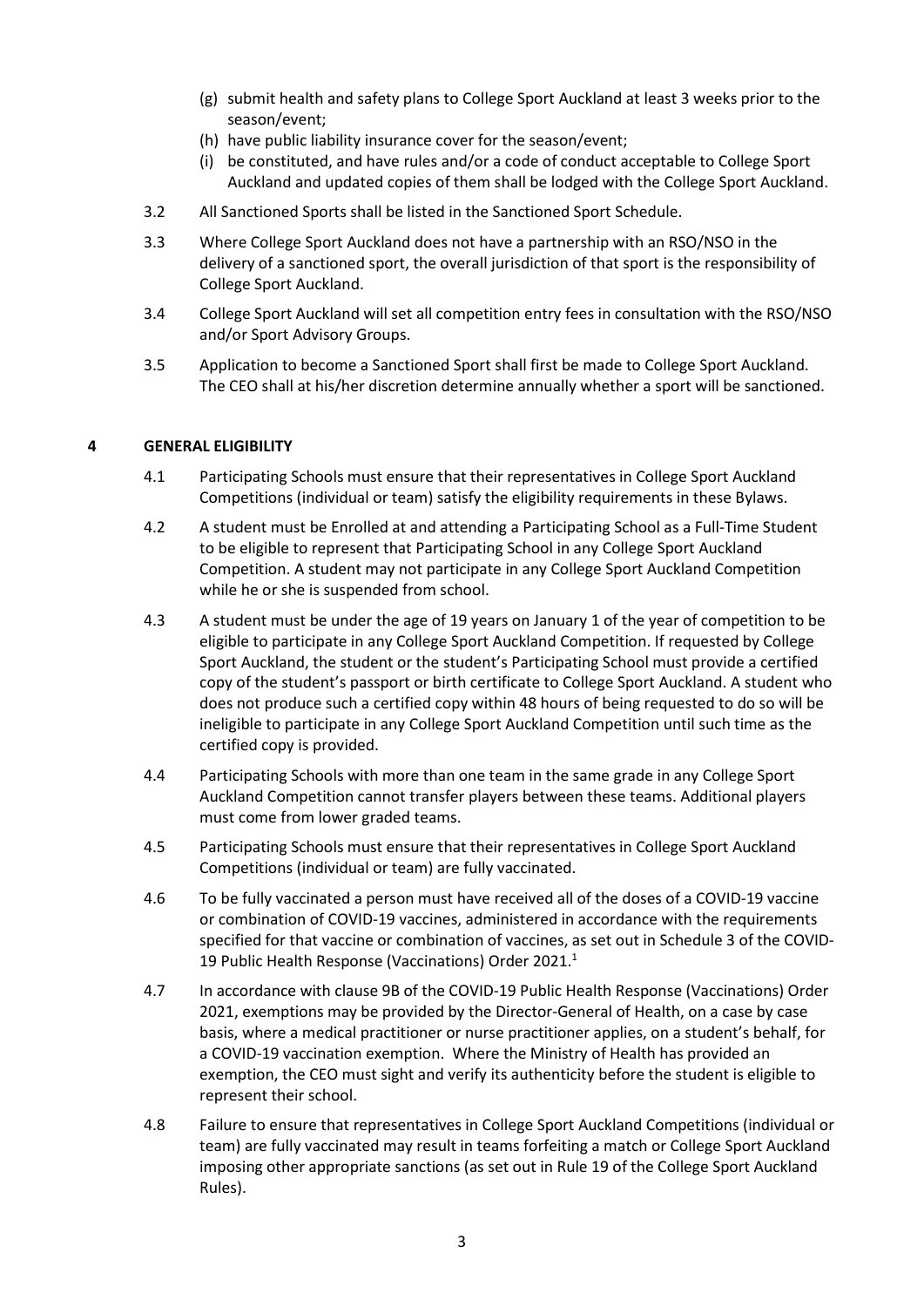1 That Schedule lists as options two doses of Pfizer/BioNTech, 2 doses of AstraZeneca, 2 doses of Moderna, 1 dose of Janssen, 1 dose of AstraZeneca and 1 dose of Pfizer/BioNTech, or 1 dose of Moderna and 1 dose of Pfizer/BioNTech, with associated timing and administration requirements: see https://www.legislation.govt.nz/regulation/public/2021/0094/latest/LMS573022.html#LMS573022.

2 This exemption must have been granted in accordance with the process set out here: https://www.health.govt.nz/our-work/diseases-andconditions/covid-19-novel-coronavirus/covid-19-response-planning/covid-19-mandatory-vaccinations/covid-19-exemptions-mandatoryvaccination#temp-exempt.

### 5 PREMIER ELIGIBILITY

\_\_\_\_\_\_\_\_\_\_\_\_\_\_\_\_\_\_\_\_

- 5.1 To be eligible to participate in Premier Competitions, students must meet the General Eligibility requirements (Bylaw 4) in addition to the requirements in this Bylaw 5.
- 5.2 A student will be considered New to School in respect of a College Sport Auckland Competition if they have been at their current school for less than two years from the date of Enrolment, unless one of the exceptions in Bylaw 5.3 applies.
- 5.3 A student will not be considered New to School under Bylaw 5.2 if he or she has:
	- (a) Enrolled in the Participating School which he or she wishes to represent on or before the first day of the third term in Year 9;
	- (b) attended a middle school and has Enrolled in the Participating School which he or she wishes to represent at the commencement of the year immediately after finishing middle school; or
	- (c) withdrawn from the Participating School which he or she wishes to represent and then returned to that school within 18 months, so long as he or she:
		- i. initially attended that school for a minimum of 12 months before withdrawing; and
		- ii. would not be considered New to School had he or she attended that school continuously; and
		- iii. has not represented another Participating School in a Premier Competition.
- 5.4 A student who has Enrolled in either Year 11 or Year 12 at a Participating School where the earliest year offered for Enrolment of that student's gender is Year 11 will only be considered to be New to School for one year from the date of Enrolment.
- 5.5 If any student withdraws from a Participating School and then Enrols at another Participating School within 12 months, the receiving school is responsible for initiating the Premier Sport transfer process as prescribed by College Sport Auckland in order for the student to compete in Premier Competitions for the receiving school.
- 5.6 To avoid doubt, the Premier Sport transfer process is not required if a student has been Enrolled at their current school for more than 12 months.
- 5.7 A student will not be eligible to play in any Premier Competition finals or playoffs unless he or she has played at least 50% of the regular season for their current school in any grade of that competition.
- 5.8 For the purposes of Bylaw 5.7, if a student has been seriously injured or unwell (with support of a medical certificate), he or she shall be deemed to have played for the period that he or she was injured or unwell.
- 5.9 The CEO may grant dispensation from the restrictions in Bylaws 5.1 to 5.7 inclusive, if he or she considers that exceptional circumstances warrant such a dispensation.
- 5.10 A New to School student who has transferred from any New Zealand school and has played one or more fixtures for their previous school's  $1<sup>st</sup>$  team in a Premier Sport at any point, may not participate in the first half of that sport's Premier Competition for their new school, including any promotion/relegation fixtures. The half season stand down period will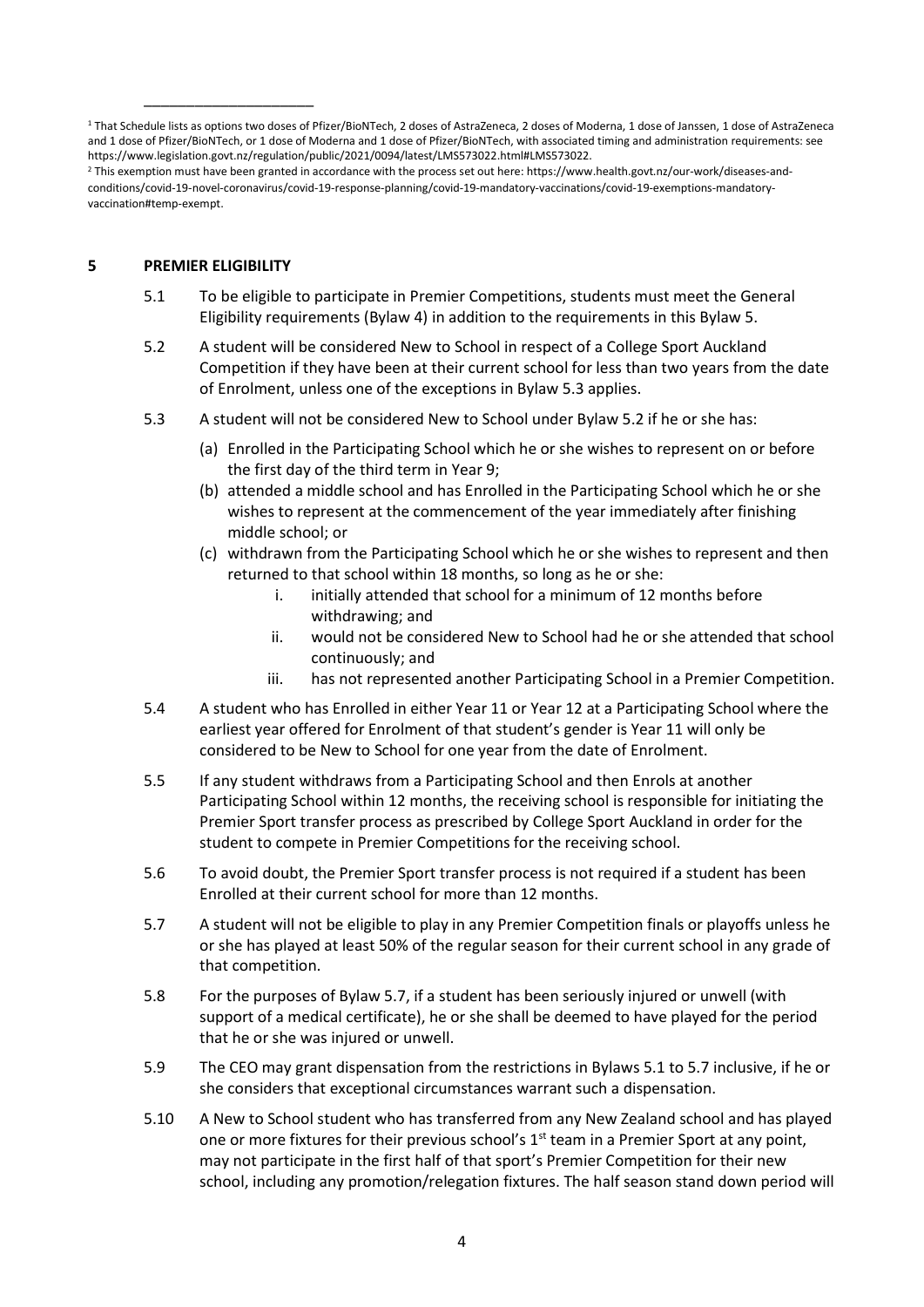be sport-specific, and the actual number of fixtures will be included in the Sanctioned Sport Schedule. The stand down period will be taken from the student's Enrolment date.

- 5.11 The CEO may only grant dispensation from the restrictions in Bylaw 5.10 when a student has transferred from outside the College Sport Auckland region and their Primary Caregiver has relocated to within the College Sport Auckland region. A College Sport Auckland Primary Caregiver Relocation Exemption (PCRE) application form must be submitted to College Sport Auckland at least two weeks prior to the first occasion the student wishes to compete in a Premier Competition.
- 5.12 A Participating School's second team is not permitted to enter a Premier Competition without the prior approval of the CEO. This approval will normally be granted only where a second team is required to make a viable competition and the top teams from the next grade down are not willing to play in the Premier Competition.

#### 6 PREMIER REGISTRATIONS

- 6.1 Any team who wishes to compete in a Premier Competition must be made up of students who are registered in accordance with the requirements of this Bylaw 6. Squad lists must be submitted by the due date and in such format as required by College Sport Auckland.
- 6.2 A Participating School may:
	- (a) register additional students for its Premier Competition squad for any Sanctioned Sport in respect of which registration is required;
	- (b) correct or update details of any student registered in its Premier Competition squad for any Sanctioned Sport;
	- (c) de-register students who are not considered New to School from its Premier Competition squad,

in such format as required by College Sport Auckland at least 48 hours prior to the student competing in any match in the Premier Competition of that sport unless approved by College Sport Auckland.

- 6.3 A student who is New to School may be de-registered only:
	- (a) if they have not Played in the current season of the Premier Competition;
	- (b) if he or she is seriously injured (with support of a medical certificate) such that he or she was unavailable for more than three matches in the relevant College Sport Auckland Competition; or
	- (c) if he or she has left that school.
- 6.4 If a squad has reached their New to School quota, a New to School student who is deregistered under Bylaw 6.3 (a) and replaced by another New to School student then reregistered may only replace the student who covered for them.
- 6.5 The CEO may grant a dispensation from the restrictions in Bylaw 6, if he or she considers that exceptional circumstances warrant such a dispensation.

#### 7 PREMIER NON-DOMESTIC STUDENT ELIGIBILITY

7.1 No Participating School may include in any team competing in any Premier Competitions more than two students who would not be considered domestic students by the Ministry of Education.

#### 8 PREMIER RUGBY ELIGIBILITY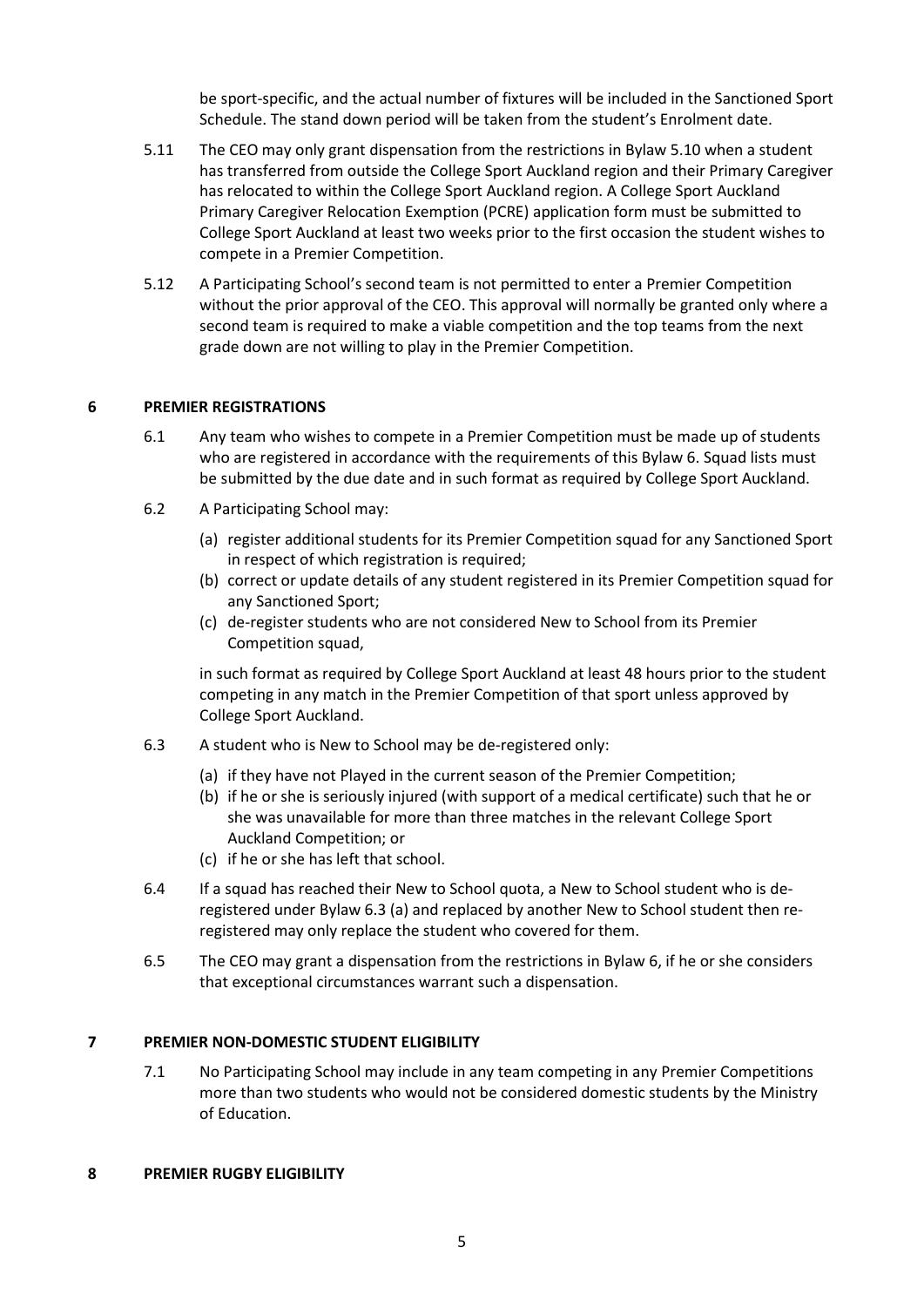- 8.1 A student may not play in any rugby Premier Competition for two Participating Schools in the same year.
- 8.2 All students must be under 18 as at  $1<sup>st</sup>$  January in the current year.

### 9 COMPOSITE TEAMS

- 9.1 Composite teams (comprising players from more than one Participating School) will be permitted only if:
	- (a) all other eligibility rules are met;
	- (b) the College Sport Auckland Competition is not offered at one or more of the Participating Schools;
	- (c) the team has a name that indicates that more than one Participating School has contributed players;
	- (d) the Principal of one of the Participating Schools represented in the composite team notifies College Sport Auckland that he or she accepts overall responsibility for the composite team; and
	- (e) College Sport Auckland approves the entry of the team.
- 9.2 Composite teams:
	- (a) may not participate in any Premier Competition or College Sport Auckland Championship event; and
	- (b) will not be eligible for promotion into a higher grade; and
	- (c) may not participate if it results in the exclusion of a single school team,

except where specifically approved by College Sport Auckland.

#### 10 DEFAULTS & RESCHEDULING

- 10.1 College Sport Auckland will maintain a defaults & rescheduling policy.
- 10.2 If a team defaults three times during a College Sport Auckland Competition in one season, they will be removed from the competition in that year.
- 10.3 Where any team defaults in a Premier Competition they may not be permitted to enter the Premier Competition in the following year.

#### 11 SUPERVISION OF STUDENTS

- 11.1 An adult school official or coach authorised by the Participating School must be present whenever that school is participating in a College Sport Auckland Competition. Failure to provide supervision may result in the team forfeiting the match.
- 11.2 Where a student is ejected from any College Sport Auckland Competition that student must immediately be placed under the direct supervision of a school official.

# 12 COMMITMENT TO COLLEGE SPORT AUCKLAND COMPETITIONS

12.1 Participating Schools have an obligation to participate fully in College Sport Auckland Competitions which they have entered. The scheduling of any other commitments must be done in a manner which allows that obligation to be met.